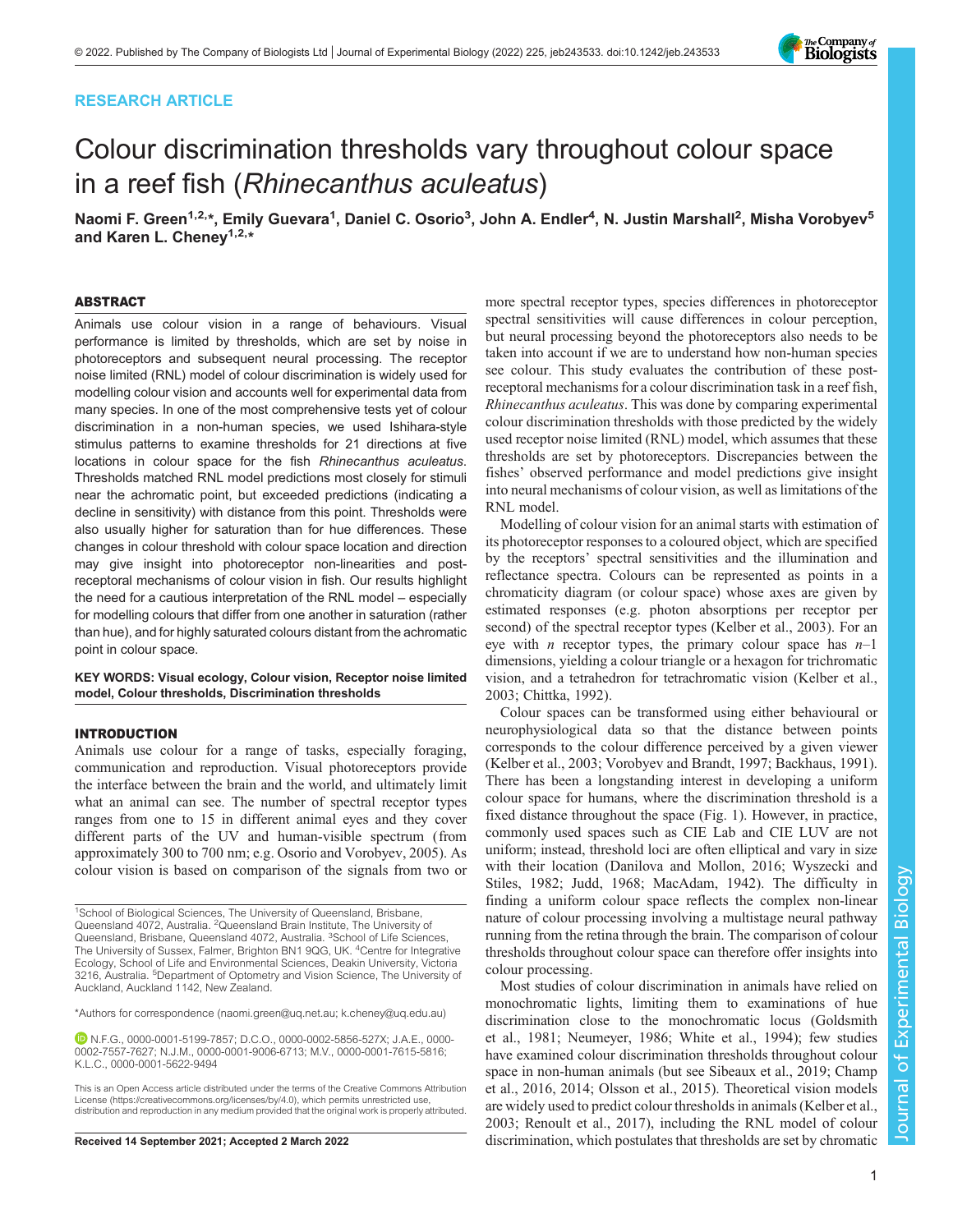<span id="page-1-0"></span>

Fig. 1. Loci of discrimination thresholds for different models of colour vision in a chromaticity diagram whose axes are given in equations in [Pike](#page-10-0) [\(2012\)](#page-10-0). Vectors S, M and L represent short-, medium- and long-wavelength photoreceptor responses, respectively (for a trichromatic species). The A in the centre represents the adapting background. Ellipses illustrate the locus of the discrimination threshold (ΔS) from its reference colour (+). (A) The receptor noise limited (RNL) model predicts circular loci of fixed radius (ΔS=1) across colour space (black circles). (B) Possible causes of departures from the RNL model predictions include: (1) noise in one or more photoreceptor channels exceeds that predicted from the relative number of the S, M and L receptors [here, loci are elongated in the S direction (red ellipse) attributable to noise in the S-cone mechanism exceeding that predicted by the relative cone abundance]; (2) thresholds increase with colour saturation from the achromatic point (green circle); (3) thresholds for hue may be smaller than those for saturation (blue ellipse); and (4) elliptical thresholds may result from compression or expansion of some areas of colour space owing to opponent mechanisms (dashed ellipse); however, this was not directly addressed in this study because the RNL model assumes no or unspecified opponent calculations. These examples of deviations from RNL model predictions are not exhaustive, and assume that noise in each cone mechanism is proportional to the mean response (i.e. Weber's law holds).

opponent mechanisms whose performance is limited by noise originating in the photoreceptors [\(Vorobyev and Osorio, 1998](#page-10-0); [Vorobyev et al., 2001](#page-10-0)). This model requires a noise value in each receptor mechanism, which can be based on direct electrophysiological measurements, or estimated [\(Vorobyev and](#page-10-0) [Osorio, 1998](#page-10-0); [Vorobyev et al., 2001\)](#page-10-0). Often is it assumed that receptor noise has a fixed standard deviation relative to the mean response for each spectral type of receptor in daylight (consistent with Weber's law), and that the relative noise levels in different spectral mechanisms depend on the relative abundance of each receptor type [\(Vorobyev and Osorio, 1998](#page-10-0)).

To the limits of experimental accuracy, the RNL model predicts thresholds for detection of minimally saturated colours on grey adapting backgrounds in a range of animals including butterflies, bees, reptiles, birds and fish [\(Champ et al., 2016;](#page-9-0) [Olsson et al.,](#page-10-0) [2015](#page-10-0); [de Ibarra et al., 2014; Fleishman et al., 2016; Arikawa, 2017\)](#page-9-0). For humans, the RNL model prediction is good but not exact [\(Vorobyev and Osorio, 1998](#page-10-0)). However, in guppies, there is evidence that colour thresholds vary depending on the direction of the colour change near the achromatic point [\(Sibeaux et al., 2019\)](#page-10-0). In blue tits, the sensitivity of colour detection thresholds was reduced when objects were placed against highly saturated coloured backgrounds [\(Silvasti et al., 2021\)](#page-10-0). The RNL model is used widely in studies on visual ecology, including camouflage, mimicry, sexual signalling, territoriality, foraging, and the evolution of animal colouration and perceptual systems (e.g. [Tedore and Nilsson, 2021](#page-10-0); [Cheney and Marshall, 2009](#page-9-0); [Siddiqi et al., 2004; Hastad et al., 2005](#page-10-0); [Stuart-Fox et al., 2003](#page-10-0)), and deviations from model predictions may alter overall conclusions derived from such studies.

Here, we compare behavioral thresholds across colour space for a coral reef fish (R. aculeatus) with those predicted by the RNL model. We report results from four directions at each of four locations in colour space, and compare them with five directions close to the achromatic point from a previous study using the same methodology [\(Cheney et al., 2019\)](#page-9-0). Fig. 1 outlines some ways in which colour thresholds depart from RNL model predictions across colour space, including non-linear responses from photoreceptors or retinal neurons ([Chittka, 1992;](#page-9-0) [Laughlin, 1981\)](#page-10-0), spectral opponent mechanisms [\(Chittka, 1992;](#page-9-0) [Hurvich and Jameson, 1957](#page-10-0)), or higher-level processing including memory ([Dyer and Neumeyer,](#page-9-0) [2005\)](#page-9-0), learning [\(Avargues-Weber et al., 2010](#page-9-0)) and colour categorisation [\(Jones et al., 2001](#page-10-0); [Caves et al., 2018](#page-9-0)). To measure colour thresholds, we use an Ishihara-style test [\(Cheney et al.,](#page-9-0) [2019\)](#page-9-0), where the fish is challenged to find an 'odd-one-out' target dot within an array of distractor dots ([Fig. 2](#page-3-0)).

# MATERIALS AND METHODS Study species

The triggerfish Rhinecanthus aculeatus (Linnaeus 1758) is a generalist omnivore, feeding primarily on molluscs and crustaceans on sub-tidal coral reef flats throughout the Indo-Pacific, which performs well in behavioral experiments [\(Cheney](#page-9-0) [et al., 2019\)](#page-9-0). For this study, fish ranged from 10 to 26 cm total length; sex could not be determined. They were obtained from an aquarium supplier (Cairns Marine Pty Ltd, Cairns, Australia) or collected around Lizard Island, Great Barrier Reef, Australia, using hand nets on snorkel (QLD General Fisheries Permit 183990; Great Barrier Reef Marine Park Authority Permit G16/38497.1). Fish were housed at the University of Queensland in separate tanks according to size  $(60\times40\times30$  cm to  $100\times50\times50$  cm) and allowed to acclimatise for at least 3 to 8 weeks before experiments began. We conducted two experiments: experiment 1 was carried out between November 2016 and January 2017 ( $n=9$  fish) and experiment 2 between July and September 2016 ( $n=6$  fish), with one fish used in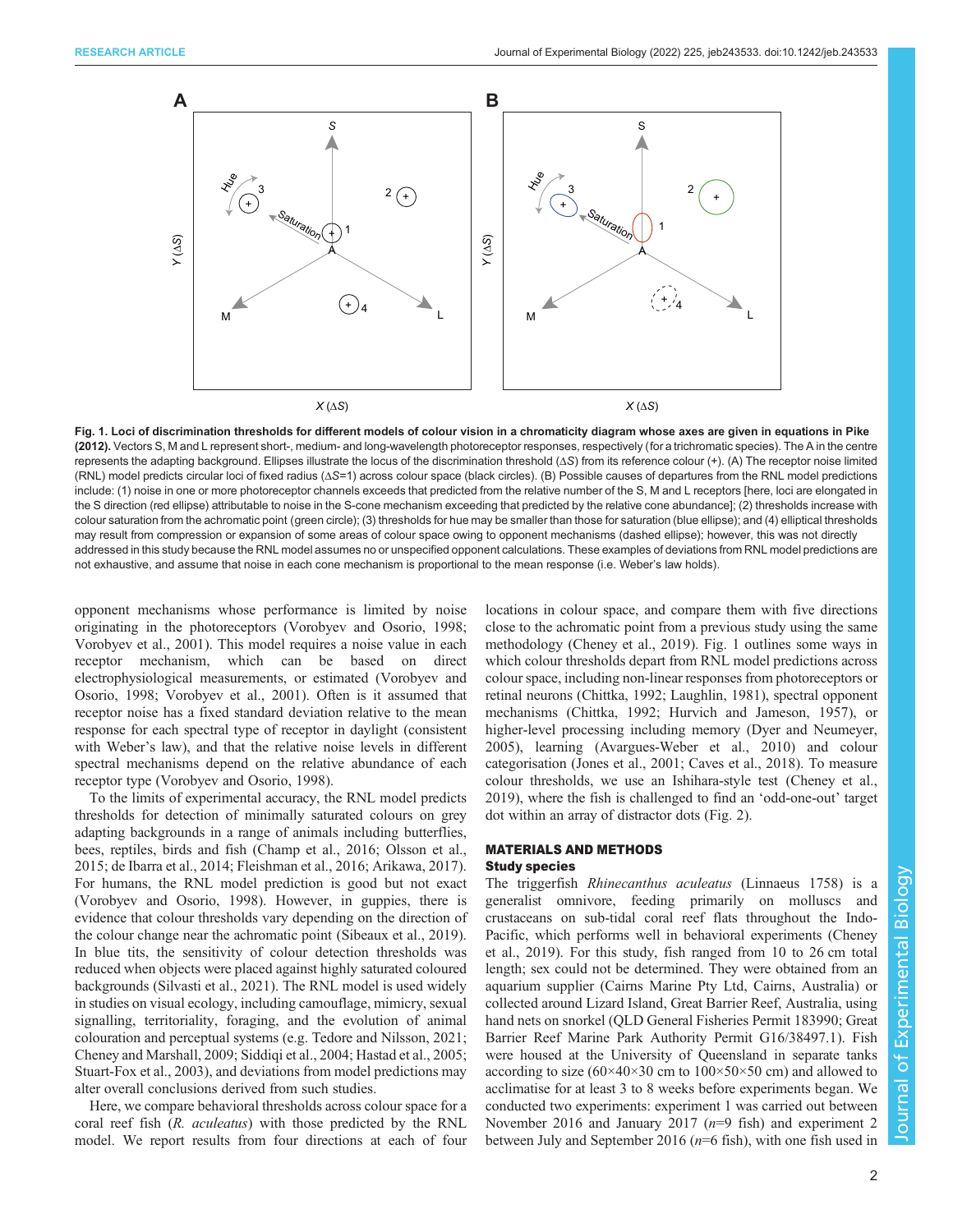

Fig. 2. See next page for legend.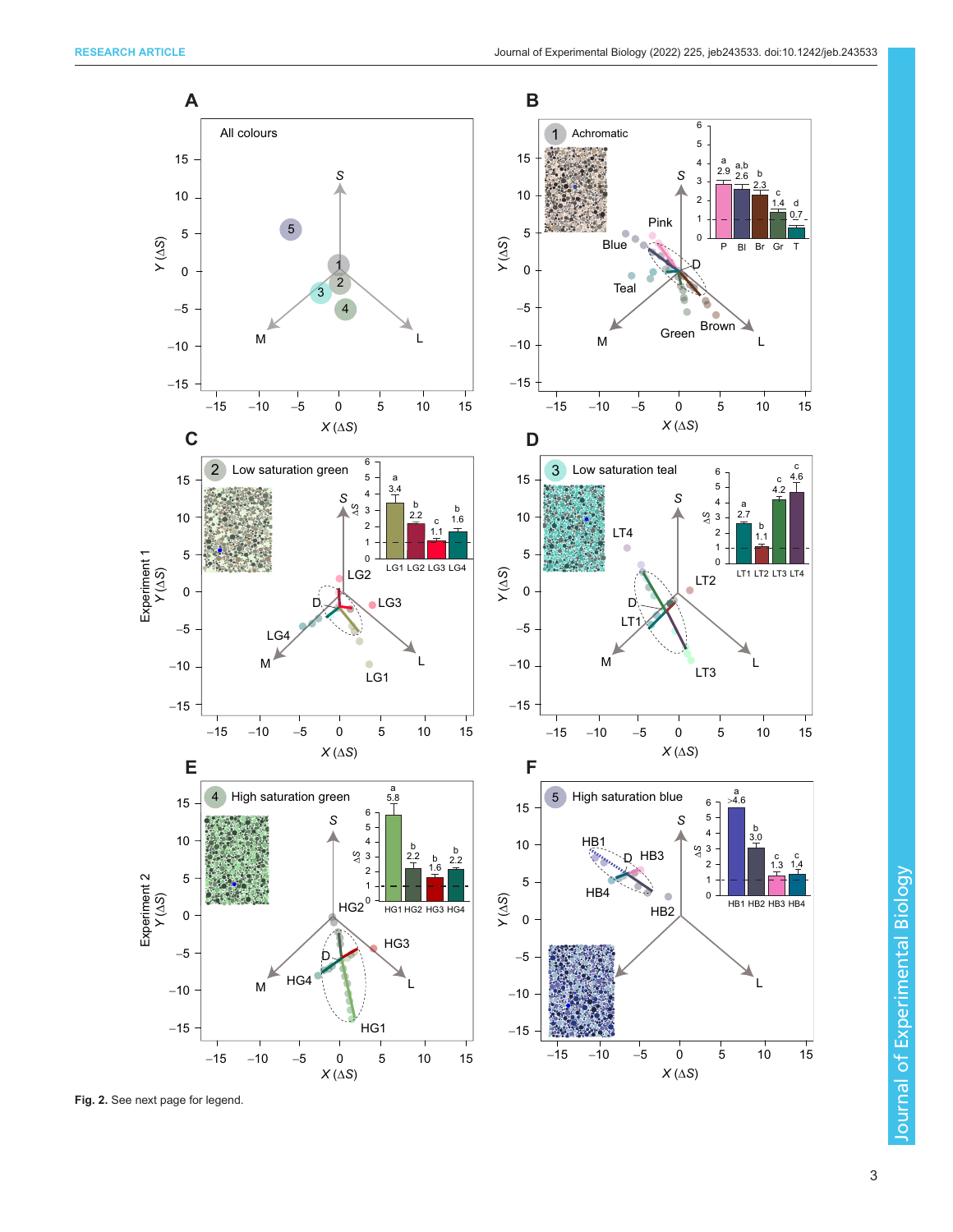<span id="page-3-0"></span>Fig. 2. Target colours and distractors that were used to examine colour thresholds of Rhinecanthus aculeatus. (A) The relative position of each of the distractor sets in RNL space ([Pike, 2012\)](#page-10-0) using  $w<sub>S</sub>=0.07$ ,  $w<sub>M</sub>=0.05$  and  $w_1$ =0.05: (1) achromatic (as per [Cheney et al., 2019](#page-9-0)); (2) low saturation green; (3) low saturation teal; (4) high saturation green; and (5) high saturation blue. (B–F) Examples of each distractor set as an inset with a blue dot providing an example of a target dot which fish were required to discriminate from the distractor dots and peck to receive a food reward. The location of the distractors is identified by a 'D' (distractors only varied in luminance and are therefore co-located in RNL space). The remaining coloured circles in each figure (which produce two approximately perpendicular lines) show the colours of the target dots (with opacity set at 40% for illustrative purposes), which fish had to find and discriminate from distractor dots. Vectors S, M and L, represent the relative photoreceptor stimulation of the short-, medium- and long-wavelength photoreceptors, respectively. Behaviourally measured colour thresholds are shown as lines from the location of distractors to the threshold value in the direction tested. The threshold for HB1 is shown as a dashed line as fish did not reach 50% success for any of the colours tested in this set; therefore, this threshold would be higher than shown here. Unfortunately, we could not test more colours further away from the distractor dots in this direction due to limitations of our printer. We have also added ellipses (dashed lines) around the thresholds for each distractor set. To facilitate side-by-side comparison, thresholds are also shown as bars that indicate the means±s.e.m. (inset) and numerical values above bars (mean). Different lowercase letters in the same graph indicate a significant difference (P<0.05). Dashed lines on bar plots are predictions from the RNL model with discrimination thresholds ΔS=1.0.

both experiments (fish B). A small number of these fish had been previously tested with the achromatic distractors in February–April 2016 [\(Cheney et al., 2019](#page-9-0)) (experiment 1: fish B, N and O; experiment 2: fish B, C and E). Some fish were reused in different experiments to reduce the total number of individuals used in this study. To ensure that factors such as previous experience or training duration did not impact their overall performance, we statistically tested for differences in thresholds between new and reused animals, which were non-significant (see 'Statistical analysis' section). Experiments were approved by the University of Queensland's Animal Ethics Committee (SBS/111/14/ARC).

# Experimental setup

Opaque partitions with doors were placed in the centre of the tank, which allowed fish to be excluded from one end while stimuli were placed in position. Ishihara-style printed stimuli were first layered on top of a second sheet of plain paper to prevent the colour behind the paper affecting the colour of dots when submerged in water. Dots are not affected by water because laser-printed dots are melted plastic. A small piece of squid was placed beneath the target dot between the two layers of paper. The two sheets were then secured on top of a PVC board using an elastic band at each end. Finally, the prepared stimuli were placed horizontally on the substrate in the testing arena. During training ( protocol described in [Cheney et al.,](#page-9-0) [2019](#page-9-0)), fish were taught to locate target dots that differed from the colour of the distractors by a colour distance,  $\Delta S$ , of ~7, which were easily detected by the fish.

# Training protocol

During training, fish were taught to locate target dots that differed from the colour of the distractors by a  $\Delta S$  of 4–7, which were easily detected by the fish. Training colours included purple, teal, pink, red, blue and green, which were presented in a randomised sequence to prevent fish learning to associate a particular colour with food. Training began with a conspicuous target dot set against: (1) a solid achromatic (grey) background; (2) an Ishihara-style stimulus featuring achromatic distractor dots; and, finally, (3) an Ishiharastyle stimulus featuring coloured distractors appropriate to the experiment (experiment 1: the low saturation green and low saturation teal distractor sets: Fig. 2C,D; experiment 2: the high saturation green and high saturation blue distractor sets: Fig. 2E,F). Fish progressed from one training level to the next once they had achieved the learning criterion of 90% correct pecks over three sequential sessions. Fish readily performed the behavior, regardless of the colour of the distractors. After training, we determined whether fish could locate the target dots using olfactory cues alone. To do this, we conducted control trials in which food was placed under a random distractor dot. However, during these trials, fish only located the food on 3 of 48 trials (6% success), suggesting that fish primarily used visual cues to locate the food.

# Experimental trials

Each experimental trial began once the partition was opened and fish entered the testing arena. As per [Cheney et al. \(2019\),](#page-9-0) we recorded: (1) whether the fish was successful in pecking the target dot (usually only once) to access the food reward within 30 s of entering the test arena; (2) if so, the time taken from entry to pecking at the target (latency to find the dot); and (3) the number of distractor dots that were pecked incorrectly before the target was pecked (Table 1). Interestingly, the fish always pecked directly on a dot and not in between dots or elsewhere on the paper. After the target dot had been pecked or 30 s had elapsed, the fish were gently encouraged with a net to swim out of the test arena and back through the door, and the stimulus was removed. Successful trials (1) were when fish pecked the target dot within 30 s and unsuccessful (0) when fish did not peck the target dot). Each experimental session consisted of five trials, and 1–2 sessions were conducted per day. The position, size and order of presentation of the target dot was pseudo-randomised to ensure that each session consisted of a variety of difficult and easy target dots.

# Visual modelling

The single cones of R. *aculeatus* contain a short-wavelength pigment (S;  $\lambda_{\text{max}}$ =412 nm), while medium- (M;  $\lambda_{\text{max}}$ =480 nm) and long-wavelength pigments (L;  $\lambda_{\text{max}}$ =528 nm) are found in the two members of the double cone, which are used independently for trichromatic colour vision ([Pignatelli et al., 2010](#page-10-0); [Cheney et al.,](#page-9-0) [2013\)](#page-9-0). Like many fish, R. aculeatus has a regular cone mosaic, with a single cone surrounded by four double cone members so that S, M

## Table 1. Descriptive statistics (excluding control trials) for experiments 1 and 2, and achromatic distractor set (from [Cheney et al., 2019](#page-9-0))

| Distractor set        | Total number of trials<br>(successful/unsuccessful) | During successful trials                            |                                                 | During unsuccessful trials                      |
|-----------------------|-----------------------------------------------------|-----------------------------------------------------|-------------------------------------------------|-------------------------------------------------|
|                       |                                                     | Time (s) to find target:<br>range (mean $\pm$ s.d.) | Number of incorrect pecks:<br>range (mean±s.d.) | Number of incorrect pecks:<br>range (mean±s.d.) |
| Low saturation green  | 430 (313/117)                                       | $1.4 - 29.9(8.5 \pm 7.8)$                           | $0 - 6$ (0.7 $\pm$ 2.0)                         | $0 - 10$ (3.1 $\pm$ 2.4)                        |
| Low saturation teal   | 418 (255/163)                                       | $1.2 - 29.9(9.4 \pm 7.8)$                           | $0 - 6$ $(0.6 + 1.0)$                           | $0 - 10$ $(2.3 \pm 1.9)$                        |
| High saturation green | 591 (292/299)                                       | $1.4 - 29.9(10.9 \pm 7.9)$                          | $0 - 6$ (0.8 $\pm$ 1.2)                         | $0 - 9$ (2.6 $\pm$ 1.8)                         |
| High saturation blue  | 169 (120/49)                                        | $2.3 - 29.9(11.9 \pm 8.3)$                          | $0 - 3 (0.4 \pm 0.7)$                           | $0-4$ (1.5 $\pm$ 1.2)                           |
| Achromatic            | 906 (699/207)                                       | $1.2 - 29.2$ (7.0 $\pm$ 6.4)                        | $0 - 8$ $(0.5 \pm 1.8)$                         | $0 - 7$ (3.1 $\pm$ 1.9)                         |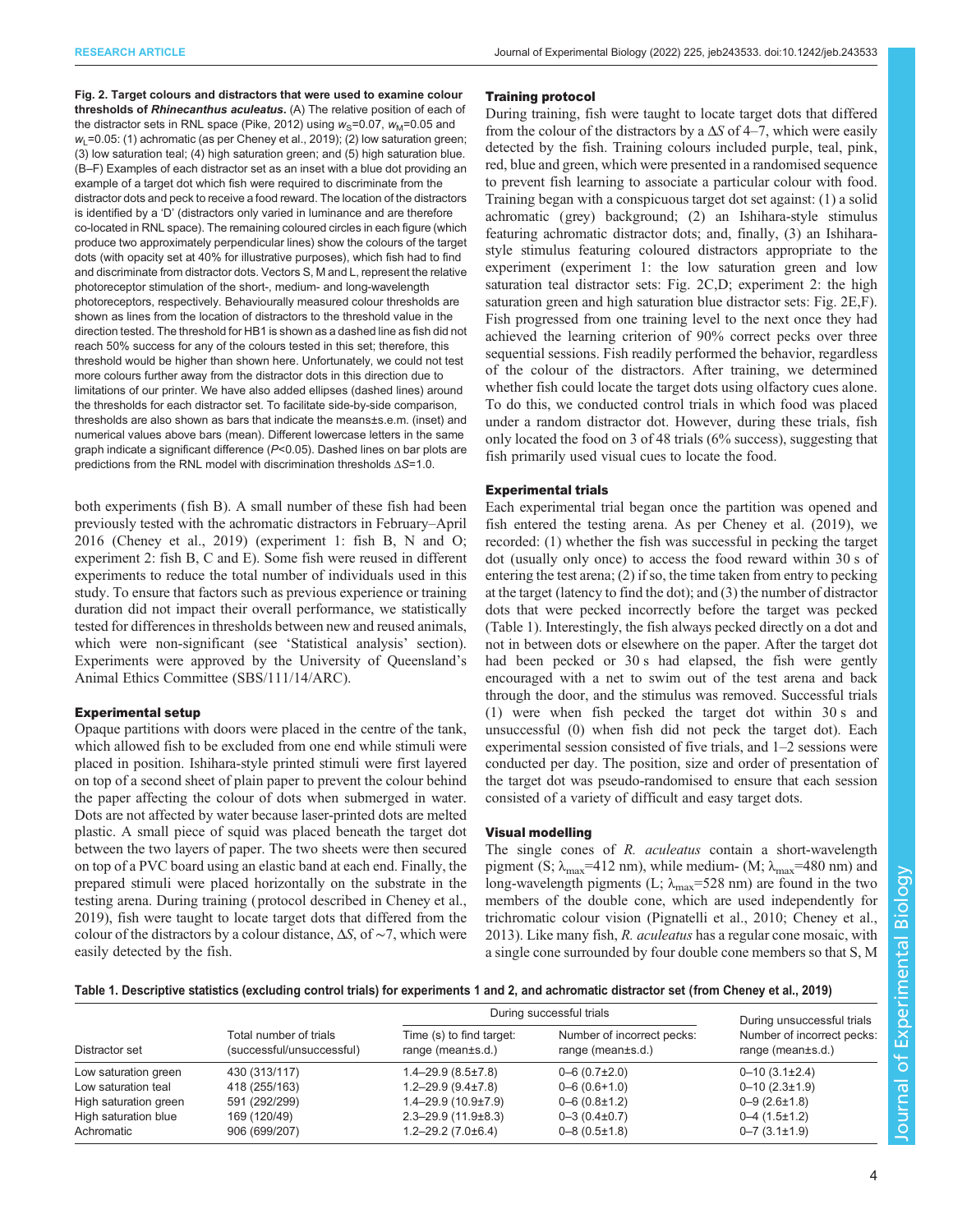and L cones occur at a ratio of 1:2:2 throughout the retina ([Champ](#page-9-0) [et al., 2014\)](#page-9-0). Their cornea contains a yellow pigment; therefore, we adjusted photoreceptor spectral sensitivities [\(Cheney et al., 2013\)](#page-9-0) with 50% transmittance data of the yellow cornea ([Fig. S1;](https://journals.biologists.com/jeb/article-lookup/DOI/10.1242/jeb.243533) as per [Cheney et al., 2019\)](#page-9-0). We also performed visual modelling for our experimental stimuli without the yellow cornea and using absolute spectral sensitivities (as per [Champ et al., 2016,](#page-9-0) [Land, 1981](#page-10-0); [Green](#page-9-0) [et al., 2022\)](#page-9-0); however, this did not alter our overall conclusions.

We assumed that both members of the double cone contribute to luminance perception, as per previous studies in R. aculeatus [\(Mitchell et al., 2017](#page-10-0); [Newport et al., 2017\)](#page-10-0). We used the added input of both double cone members (M+L) to calculate double cone quantum catch information ([Green et al., 2022](#page-9-0)).

## Experimental stimuli

We used Ishihara-style stimuli ([Fig. 2\)](#page-3-0), which were created and printed as per [Cheney et al. \(2019\)](#page-9-0). Stimuli comprised an array of distractor dots that varied in size and luminance (colour difference from each other  $\Delta S < 0.5$ ). Distractor dots ranged from 2 to 16 mm in diameter (10 sizes) and were resolvable by the triggerfish at the experimental test distance [\(Cheney et al., 2019\)](#page-9-0). A single target dot that differed from the distractors in chromaticity was randomly positioned and was of one of the three largest sizes (10, 12 or 16 mm in diameter) to ensure that the task was not too difficult [\(Cheney](#page-9-0) [et al., 2019\)](#page-9-0).

We selected the target and distractor colours by their locations in RNL space [\(Fig. 2\)](#page-3-0). In brief, we determined colour distance between target and distractor dot colours using the log-linear trichromatic version of the RNL model [\(Vorobyev et al., 1998](#page-10-0)) and the function RNLmodel in the colourvision R package ([Gawryszewski, 2018\)](#page-9-0). A von Kries correction for light adaption was applied using the average spectral reflectance of the distractor dots and background paper (as per [Cheney et al., 2019\)](#page-9-0).

As there are no direct measurements of receptor noise in R. aculeatus, we initially estimated a standard deviation of the noise in a single receptor cell  $\sigma$  of 0.05, which has historically been chosen as a conservative measure of visual performance (as per [Champ](#page-9-0) [et al., 2016](#page-9-0), [Cheney et al., 2019\)](#page-9-0), being considerably less sensitive than the human LWS cone system [\(Wyszecki and Stiles, 1982\)](#page-10-0). The noise in each channel is then calculated from relative photoreceptor abundance, which is 1:2:2 (S:M:L) ([Champ et al., 2014\)](#page-9-0). We assumed noise in the L mechanism to be (equivalent contrast)  $w<sub>L</sub>=0.05$ , so noise in the S and M mechanisms were estimated to be  $w<sub>S</sub>=0.07$  and  $w<sub>M</sub>=0.05$ , respectively, as per other studies of teleost fish ([Champ et al., 2016](#page-9-0); [Cheney et al., 2019](#page-9-0); [Escobar-Camacho](#page-9-0) [et al., 2019](#page-9-0)). A full description of modelling and equations is provided in the Supplementary Materials & Methods.

For each distractor set (location in colour space), we selected four sets of target colours, which radiated from the distractors in different directions ([Fig. 2\)](#page-3-0). Distractors varied in luminance to prevent fish locating the target dot using brightness, but did not vary in hue or saturation (difference between distractors was  $\Delta S \leq 0.5$ ). We define colour sets that lie on lines extending radially from the centre as varying in saturation, whereas colour sets that change in angle around the centre vary in hue ([Fig. 1](#page-1-0)). Spectral reflectance curves, quantum catches and  $\Delta S$  values are provided in the data depository [\(Green et al., 2022](#page-9-0)).

## Experiment 1: Low saturation colours

In experiment 1, we tested thresholds for low saturation colours using two sets of distractors termed 'low saturation green' ([Fig. 2C](#page-3-0)) and 'low saturation teal' [\(Fig. 2D](#page-3-0)). Both of these distractor sets were

located  $\Delta S=2$  from the achromatic point. The low saturation green distractor set used five different distractor luminance values, and was used to test four different directions in colour space, named LG1–LG4 (13 target colours; [Fig. 2C](#page-3-0)). A total of 430 test trials were conducted with each target colour presented a mean (±s.d.) of 4.3±0.6 times. The low saturation teal distractor used four different distractor luminance values, and target sets displayed on this distractor set were termed LT1–LT4 (15 target colours; [Fig. 2](#page-3-0)D). A total of 418 test trials were conducted with each colour presented  $4.4 \pm 1.0$  times (mean $\pm$ s.d.). Fish were presented with the low saturation green and teal distractor sets during the same experimental sessions in a randomised order.

# Experiment 2: High saturation colours

In experiment 2, we tested colours more saturated than those used in experiment 1, located  $\Delta S = 6$  from the achromatic point and termed 'high saturation green' and 'high saturation blue'. The high saturation green distractor set comprised five distractor dot luminance values and was used to test thresholds for four colour sets named HG1–HG4 (21 target colours; [Fig. 2](#page-3-0)E). A total of 591 test trials were conducted with each colour presented 4.8±1.4 times (mean±s.d.). The high saturation blue distractor set contained five different distractor luminance values and was used to test colour discrimination for colour sets named HB1–HB4 (9 target colours; [Fig. 2](#page-3-0)F). A total of 169 test trials were conducted with each colour presented 4.6±1.7 times (mean±s.d.). As for experiment 1, fish were presented with the high saturation green and blue distractor set during the same experimental sessions in a randomised order.

# Statistical analysis

We first calculated discrimination thresholds for each fish/colour set using the R package quickpsy ([Linares and Lopez-Moliner, 2016\)](#page-10-0) to produce cumulative normal psychometric curves. For each fish and each colour set, we examined how well our data fitted the psychometric curve generated using the deviance function, which was  $\leq$ 14.3 (P $\geq$ 0.13; [Fig. 3\)](#page-6-0). We then used the function threshold to interpolate the 50% discrimination threshold  $(\Delta S)$ . We compared the colour thresholds for each fish using a linear mixed-effects model and the function lmer in R package lme4 [\(Bates et al., 2015\)](#page-9-0) with thresholds as the response variable, colour direction as a fixed factor and fish ID as a random factor. We used lmertest ([Kuznetsova](#page-10-0) [et al., 2017\)](#page-10-0) to produce P-values and the function glht in the package multcomp ([Hothorn et al., 2008\)](#page-10-0) to conduct post hoc paired comparisons between all directions on each distractor set. We corrected for multiple pairwise comparisons using the Bonferroni adjustment. We found no significant difference in colour discrimination thresholds between new and reused fish for any of the distractors tested (LMER, low saturation green:  $t_{26}=-0.74$ ,  $P=0.47$ ; low saturation teal:  $t_{5.54}=2.24$ ,  $P=0.07$ ; high saturation green:  $t_4$ =0.86, P=0.44; high saturation blue:  $t_3$ <sub>76</sub>=−2.22, P=0.09). Mean±s.d. thresholds for new and reused fish are presented in [Table S1.](https://journals.biologists.com/jeb/article-lookup/DOI/10.1242/jeb.243533)

We could not calculate discrimination thresholds for some fish on some colour sets because their success rate for targets in a particular colour set did not reach 50% and their data curves could not be extrapolated. This was applicable to fish D and J for LT1 and fish D for LT4 (experiment 1), fish C, E and H for colour set HB4 (experiment 2) and all fish for colour set HB1.

For colour set HB1, we compared the data with the other three colour sets (HB2, HB3 and HB4) using a generalised linear mixedeffects model and the function glmer to compare the success rate of fish, rather than using the calculated discrimination threshold.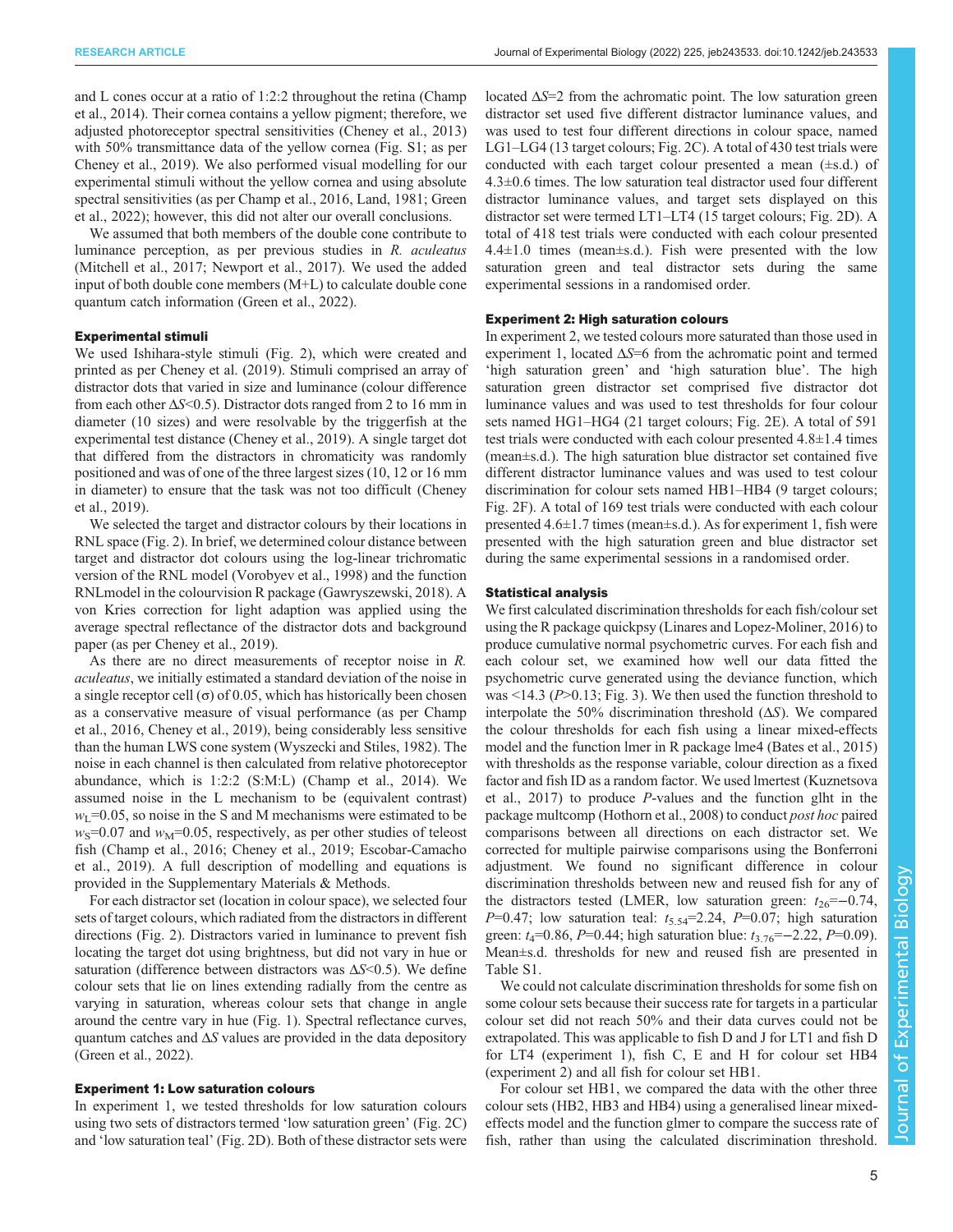

Fig. 3. See next page for legend.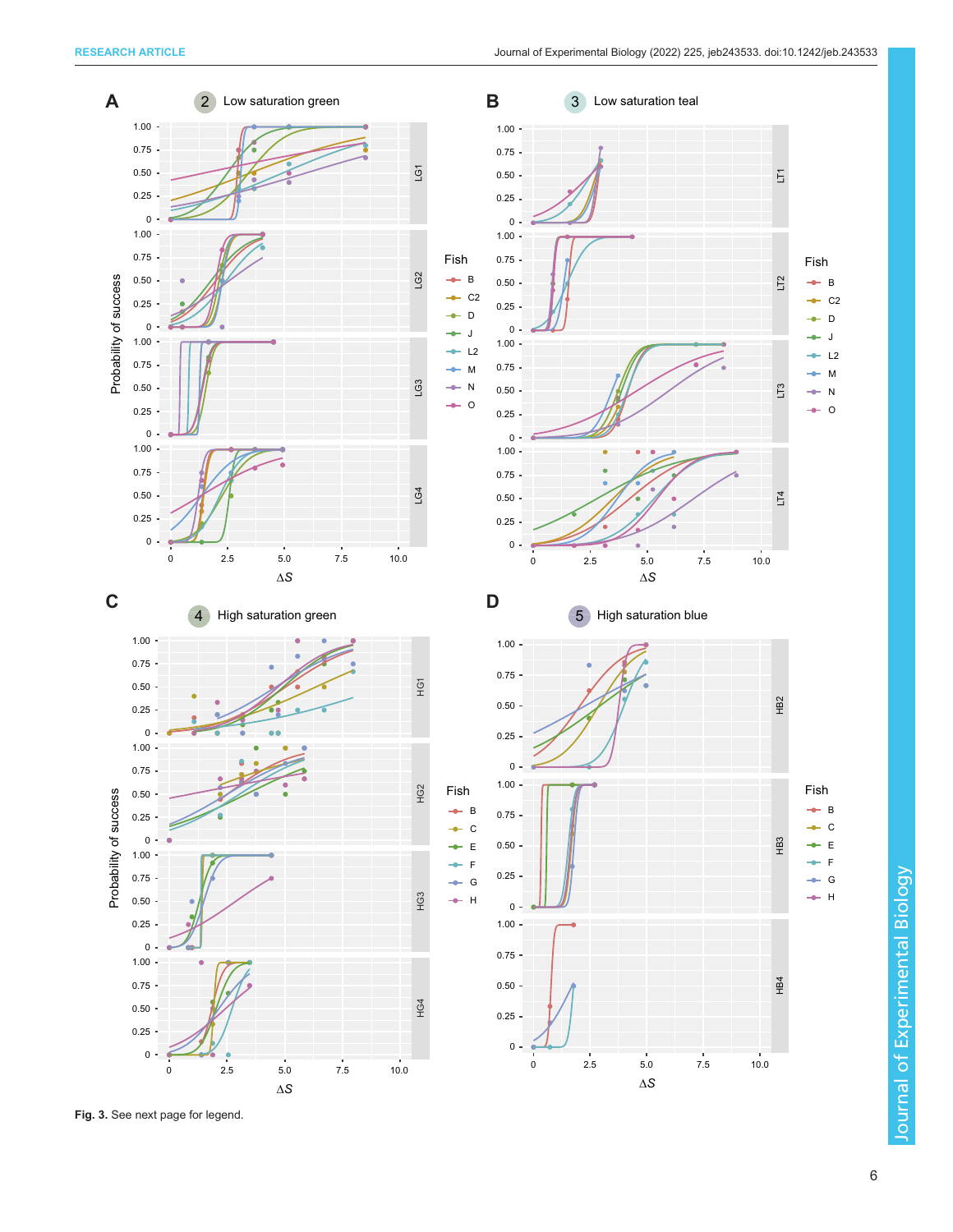<span id="page-6-0"></span>Fig. 3. Psychometric curves fitted for each fish for each target colour of increasing colour distance (ΔS) from the average chromaticity of the distractors. (A) Low saturation green; (B) low saturation teal; (C) high saturation green; and (D) high saturation blue. Curves indicate the probability of successfully detecting each of the target colours within 30 s. Individual fish performance are shown by different coloured lines. Total number of trials are shown in [Table 1](#page-3-0).

We used a binomial distribution with 1=success (fish found the target dot within 30 s) and 0=unsuccessful (fish did not find the target dot). Colour distance  $(\Delta S)$  from the average chromaticity of the distractors was included as a fixed factor.

To determine whether thresholds increased with more saturated colours, we used a linear model and the R function lm to compare thresholds for colour sets in a similar direction but on a more saturated distractor set. Descriptive statistics including the number of trials, average error rate, average time to locate the target dot, success rate and error rate are provided in [Table 1.](#page-3-0)

# RESULTS

The experimental colour discrimination thresholds are given by the distance in the colour space ([Fig. 2](#page-3-0)) for R. aculeatus relative to the value predicted by the RNL model. A threshold of 1 matches the model prediction, values <1 mean that the fish can detect smaller differences than predicted by the model and values >1 mean that performance is worse than predicted.

Colour discrimination thresholds varied depending on the direction and location in colour space. Colour thresholds near the achromatic point reported in [Cheney et al. \(2019\)](#page-9-0) are presented here again for comparison with the current data and were lowest for the teal colour set (mean $\pm$ s.d.  $\Delta S$ =0.7 $\pm$ 0.3), followed by the green  $(1.4\pm0.6)$ , brown  $(2.3\pm0.4)$ , blue  $(2.6\pm0.7)$  and pink colour sets  $(2.9\pm0.7)$  [\(Fig. 2](#page-3-0)A).

## Experiment 1: Low saturation colours

For the low saturation green distractor set, thresholds were lowest for the LG3 colour set (mean $\pm$ s.d.  $\Delta S$ =1.1 $\pm$ 0.4), followed by the LG4 colour set  $(1.6\pm0.6)$  and the LG2 colour set  $(2.2\pm0.2)$ , and highest in the LG1 colour set  $(3.4\pm1.4)$  ([Fig. 2](#page-3-0)C). For the low saturation teal distractor set, discrimination thresholds were lowest for the LT2 colour set  $(1.1\pm0.3)$ , followed by LT1  $(2.7\pm0.2)$  and then LT3  $(4.2\pm0.8)$ . Thresholds were highest for the LT4 colour set  $(4.6\pm1.4)$ [\(Fig. 2](#page-3-0)D).

# Experiment 2: High saturation colours

For the high saturation green distractor set, thresholds were lowest for the HG3 colour set  $(1.6\pm0.6)$ , followed by HG4  $(2.2\pm0.3)$  and HG2 (2.2±1.0). Thresholds were highest for the HG1 colour set  $(5.8\pm1.8)$  ([Fig. 2](#page-3-0)E). For the high saturation blue distractor set, thresholds were lowest for HB3  $(1.3\pm0.6)$ , followed by HB4  $(1.4\pm0.6)$  and then HB2  $(3.0\pm0.8)$ . In the HB1 direction, no fish reached the 50% threshold, hence the discrimination threshold must have been greater than  $\Delta S$ =4.6 [\(Fig. 2F](#page-3-0)).

As we found significant variation in discrimination thresholds across the colour space, we explored evidence for the hypotheses outlined in [Fig. 1.](#page-1-0)

# Hypothesis 1: Noise in one or more photoreceptor channels exceeds that predicted by the relative number of the S, M and L receptors

We initially estimated noise in the S, M and L receptor channels to be 0.07, 0.05 and 0.05, respectively ([Vorobyev and Osorio, 1998\)](#page-10-0), but our thresholds were high and were partially elongated along the

Y axis ([Figs 1](#page-1-0) and [2\)](#page-3-0), which could be consistent with increased standard deviation of noise in a single receptor cell  $(\sigma)$  or elevated noise in the S-cone mechanism. Therefore, we tested whether varying noise in each channel would produce behaviourally measured colour thresholds that were equivalent in each direction and fitted a circular loci of fixed radius  $(\Delta S=1)$  (as described in [Fig. 1A](#page-1-0)). First, we increased our standard deviation of the noise in a single receptor cell (σ) to 0.1 (to give  $w_s$ =0.14,  $w_M$ =0.1,  $w_l$ =0.1), but thresholds varied between 0.41 and 2.92. Second, we increased the noise in the single cone compared with double cones ( $w<sub>S</sub>=0.20$ ,  $w_M$ =0.05,  $w_L$ =0.05), because R. *aculeatus* has been shown to use single cones and both double cones members independently to achieve trichromatic vision ([Pignatelli et al., 2010](#page-10-0)). Owing to the different anatomy of single cones, noise may not be determined by relative abundance alone. In this modelling scenario, thresholds varied between 0.80 and 3.03. Therefore, both of these corrections still left systematic variation in thresholds across colour space and could not explain our results ([Fig. 4](#page-7-0), [Table S3](https://journals.biologists.com/jeb/article-lookup/DOI/10.1242/jeb.243533)).

# Hypothesis 2: Thresholds increase with distance from the achromatic point

To determine whether thresholds varied depending on the distance from the achromatic point, we compared thresholds for colour sets that changed in a similar direction through RNL space, but were located at different distances from the achromatic point [\(Fig. 2](#page-3-0)A). In our experiments, the adapting background consisted of the pooled achromatic colour of the paper visible between the distractor dots and the colour of the distractors, which comprised a similar proportion of the background area.

In the green area of RNL space, thresholds for increasing saturation (i.e. colour sets green, LG1 and HG1) increased with distance from the achromatic point. Thresholds were lowest on the achromatic distractor set (green) and highest on the high saturation green distractor set (HG1). The three colour sets were also significantly different from each other (LG1 and green:  $t_{14}=3.08$ ,  $P=0.002$ ; HG1 and green:  $t_{12}=6.22$ ,  $P<0.001$ ; HG1 and LG1:  $t_{12}=3.37$ ,  $P=0.009$ ; [Fig. 5A](#page-8-0)i). The remaining corresponding thresholds on the low saturation and high saturation green distractor sets were similar (LG2 and HG2:  $t_{12}=0.15$ ,  $P=0.88$ ; LG3 and HG3:  $t_{12}$ =0.47, P=0.65; LG4 and HG4:  $t_{12}$ =1.98, P=0.071; [Fig. 5](#page-8-0)Aii-iv).

Thresholds for colour sets that increased in saturation in the teal area of RNL space were larger for colours further from the achromatic point (thresholds were higher for colour set LT1 than for teal:  $t_{12}=12.11$ ,  $P<0.0001$ ; [Fig. 5A](#page-8-0)v). In the blue area of RNL space, we could not compare thresholds directly, because fish could not locate target dots from colour set HB1 on the high saturation blue distractor set. Therefore, we compared the likelihood of success of finding targets from colour set HB1 (on the high saturation blue distractor set) with that from colour set blue (on the achromatic distractor set), when accounting for colour distance from the distractors. This indicated that fish were less likely to locate targets on the high saturation blue distractor set, implying that thresholds are likely to be higher  $(Z=5.3, P<0.0001;$  [Fig. 5A](#page-8-0)vi) further from the adapted achromatic point.

# Hypothesis 3: Thresholds for hue are smaller than those for saturation

We compared thresholds for colour sets that changed in hue with those that changed in saturation in the same part of RNL space. On each of the low and high saturation distractor sets, two colour sets primarily changed in saturation (suffix 1 or 2, e.g. LG1, LG2) and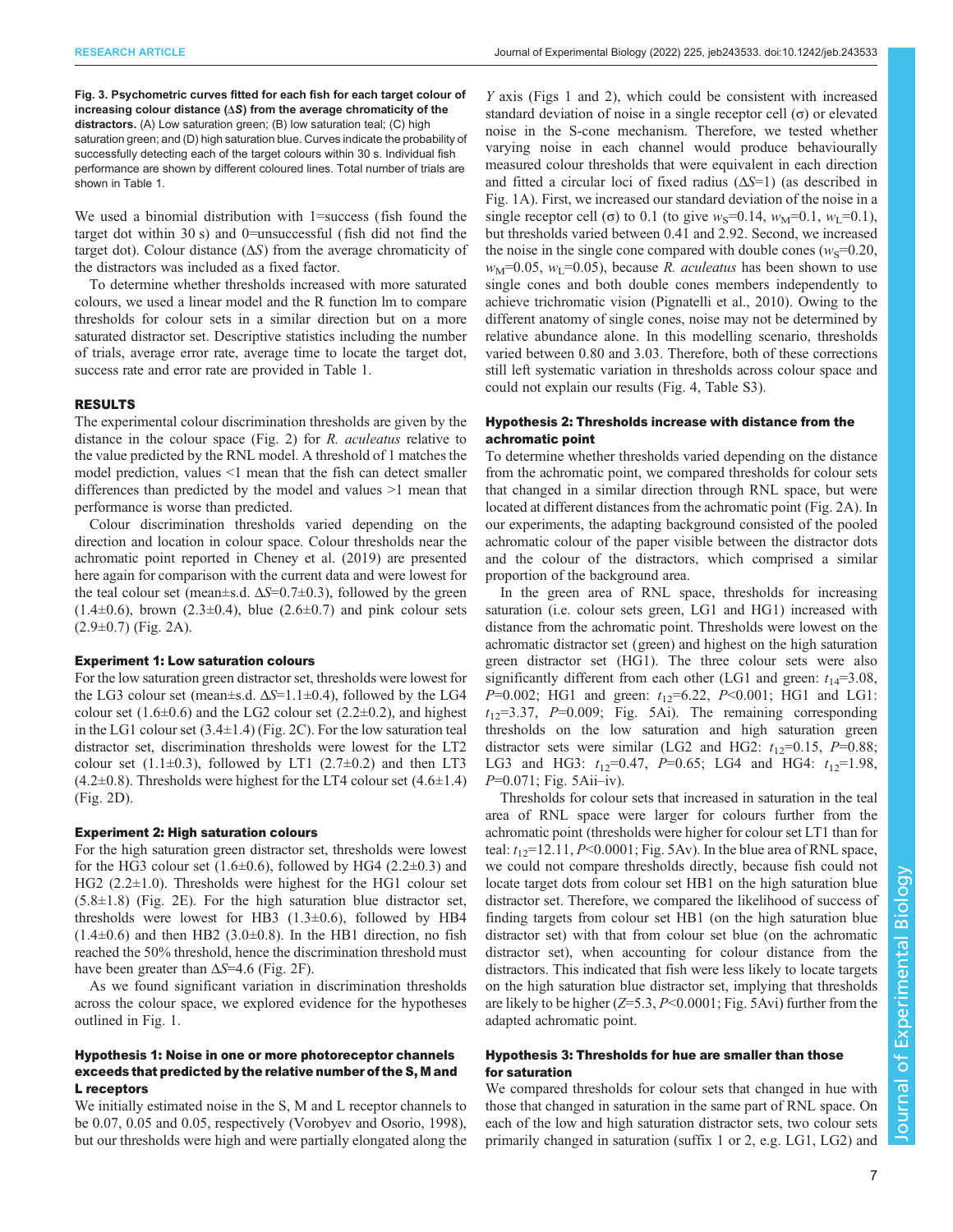<span id="page-7-0"></span>

Fig. 4. Mean (±s.e.m.) colour thresholds for all five distractor sets when estimated based on relative cone abundance of 1:2:2 (S:M:L). White bars assume a Weber fraction of 0.05 based on initial estimates, grey bars assume higher noise in all receptors and black bars assume higher noise only in the shortwavelength-sensitive receptor.

two primarily changed in hue (suffix 3 or 4, e.g. LG3, LG4). Saturation and hue directions were pooled for comparison. Thresholds for hue differed from those for saturation on all four distractor sets [\(Fig. 5](#page-8-0)Bi–iv). Thresholds were smaller, and therefore sensitivity was higher for hue compared with saturation in three out of four distractor sets: low saturation green  $(t_{30} = 4.19, P = 0.0003)$ , high saturation green ( $t_{22}=3.06$ ,  $P=0.006$ ) and high saturation blue  $(t_8=6.67, P=0.0001)$ . However, for the low saturation teal distractor set, thresholds were higher for hue than saturation differences  $(t_{28}=-6.00, P<0.0001).$ 

# **DISCUSSION**

We measured colour discrimination thresholds for the fish R. aculeatus in four directions at four locations (16 directions) in the RNL colour space using Ishihara-style behavioural tests, and compared them with an additional five directions close to the achromatic point [\(Cheney et al., 2019\)](#page-9-0). Thresholds varied between ΔS=0.69 and 5.79 depending on the direction and region of RNL space examined. Thresholds were closest to those predicted by the RNL model  $(\Delta S=1, 18)$  at the achromatic point, and increased with distance from this location. In most cases, thresholds were also smaller, and sensitivity therefore higher, for hue than for saturation differences.

To understand the causes of these deviations from the RNL model predictions, we first examined whether our asymmetrical thresholds could be explained by the estimate of receptor noise [\(Fig. 1\)](#page-1-0). Correction for different noise levels did not change the overall pattern of differences between colour directions and still left systematic variation in thresholds across colour space (Fig. [Table S3\)](https://journals.biologists.com/jeb/article-lookup/DOI/10.1242/jeb.243533).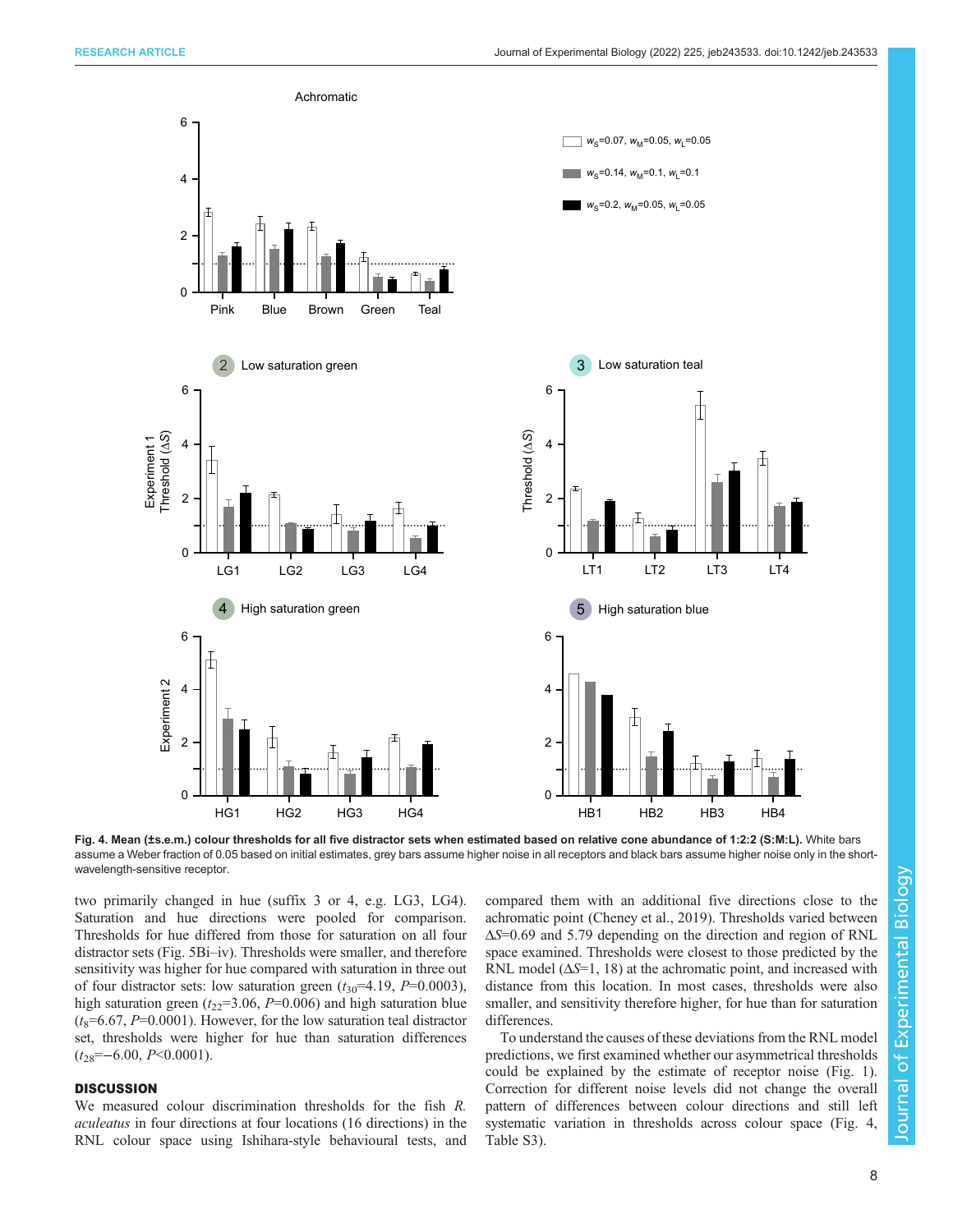<span id="page-8-0"></span>

Fig. 5. Comparison of thresholds for colour sets with similar or opposing orientations in colour space. (A) Thresholds for colour sets located at different distances from the adapted achromatic point. (B) Differences between colour sets which primarily change in hue and saturation. Thresholds are shown as bars indicating mean±s.e.m., as numerical values (mean) above bar and as bold scaled lines in colour space (inset). Different lowercase letters in the same graph indicate a significant difference (P<0.05). Remaining colour thresholds that were not compared are shown as grey lines. Thresholds for colour sets that primarily changed in hue for each distractor set were pooled, as were those that primarily changed in saturation. For example, in Bi, the saturation threshold is the pooled threshold of colour sets LG1 and LG2, whereas the hue threshold is the pooled average of LG3 and LG4.

Our second hypothesis proposed that thresholds would increase for more saturated colours and/or increasing distance from the adapted achromatic point. Consistent with this hypothesis, we found that for green and blue directions, thresholds increased with distance from the achromatic point (Fig. 5), as they do in both humans (e.g. [Danilova and Mollon, 2016,](#page-9-0) [MacAdam, 1942](#page-10-0)) and birds [\(Silvasti](#page-10-0) [et al., 2021; Lind, 2016\)](#page-10-0). Likewise, thresholds for colours increasing in saturation (LG1, HG1 and HB1) were larger than those for decreasing saturation (i.e. LG2, HG2 and HB2) (Fig. 5). If it is assumed that the adaptation state of the visual system is fixed and colour differences are measured relative to the achromatic point, the Weber–Fechner law predicts an increase in thresholds with saturation and that the perceived change in a physical stimulus will be proportional to the magnitude of the perceived stimulus. The wide applicability of Weber's law implies that sensory systems encode relative stimulus magnitudes rather than absolute differences. For this reason we used the log-linear version of the RNL model ([Vorobyev et al., 1998](#page-10-0)), which performs a logarithmic transformation of receptor light absorption. However, behavioural thresholds for highly saturated colours greatly exceeded our theoretical estimates of  $\Delta S=1$ , which may be due to compressive nonlinearities [\(Lipetz, 1969\)](#page-10-0) owing to photoreceptor or neural saturation, exceeding those predicted by the Weber–Fechner law [\(Endeman and Kamermans, 2010\)](#page-9-0). Higher saturated colour sets were also located slightly further from the achromatic point. This may have contributed to the increased thresholds for more saturated colours, which has been demonstrated in research from both birds [\(Lind, 2016](#page-10-0)) and humans ([Krauskopf and Gegenfurtner, 1992](#page-10-0); [Smith et al., 2000\)](#page-10-0).

Our third hypothesis – that thresholds for hue would be smaller than for saturation (Fig.  $1$ ) – held for low and high saturation green, and high saturation blue distractor sets (Fig. 5vi,viii,x). However, on the low saturation teal distractor set, the difference was reversed (Fig. 5ix). Psychometric curves for hue discrimination were also usually steeper, with a more abrupt inflection point than those for saturation discrimination [\(Fig. 3\)](#page-6-0). This may correspond with a distinct threshold at which point hue differences became detectable, compared with a more gradual function for saturation differences. Animals may benefit from enhanced sensitivity to hue compared with saturation because hue could provide a more reliable cue to object colour, being less affected by variation in shadows, or viewing geometry than either lightness or saturation.

Both hue and saturation differences are relevant to animal signalling, but enhanced sensitivity to differences in hue compared with saturation is well known in humans, termed the 'superimportance of hue' ([Judd, 1968\)](#page-10-0). There are few comparable studies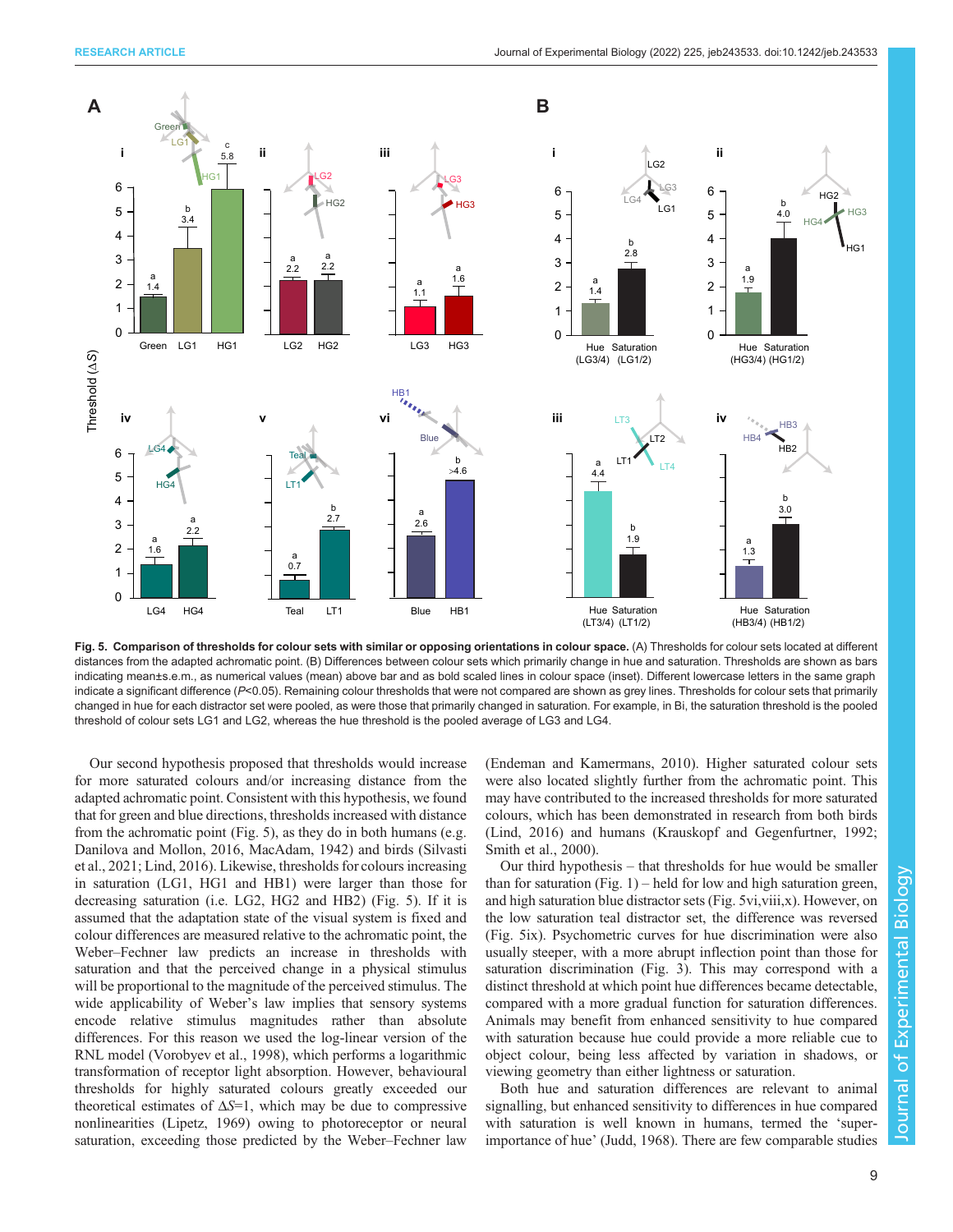<span id="page-9-0"></span>for non-human species that can be tested in the same way, but [Scholtyssek et al. \(2016\)](#page-10-0) found that thresholds for hue and saturation were consistent with RNL model predictions. Human thresholds for saturation discrimination are approximately twice those for hue discrimination, which is similar to three of the four threshold ratios observed here (saturation to hue ratio: low saturation green, 1.8; low saturation teal, 0.4; high saturation green, 1.84; high saturation blue, 2.9); however, we did not find this for low saturation teal (ratio=0.4). There is evidence that hue and saturation are processed separately in primate visual systems ([Hanazawa et al.,](#page-10-0) [2000](#page-10-0)), with hue represented by spatial location in the macaque visual area V4, whereas saturation may be coded by response magnitude [\(Li et al., 2014](#page-10-0)). Danilova and Mollon (2016) proposed that correlated neural noise within the visual system, possibly having a retinal origin, may explain why thresholds for saturation exceed those for hue.

Asymmetrical colour thresholds may also be attributed to opponent or higher level processing mechanisms within the neural retina at the eye or further up the visual pathway in the brain. Because opponent channels are unknown for most animals, the RNL model assumes unspecified opponent calculations (i.e. pairwise comparisons of all receptors). However, colour opponent mechanisms critically determine human colour thresholds [\(Hurvich](#page-10-0) [and Jameson, 1957](#page-10-0)), and visual modelling indicates that the opponent channels used by an animal will expand and compress certain areas of colour space (Chittka, 1992). Colour thresholds may also be influenced by contextual factors such as the nature of the behavioral task employed (Dyer and Neumeyer, 2005; Avargues-Weber et al., 2010; Giurfa, 2004; Dyer and Chittka, 2004), categorical colour perception ([Jones et al., 2001](#page-10-0); Caves et al., 2018) and/or improved discrimination owing to sensory learning (Avargues-Weber et al., 2010; Dyer and Chittka, 2004). However, these processes are poorly understood in non-human animals and require further consideration.

In conclusion, noise in sensory systems sets discrimination thresholds, which – along with selective adaptation – have long been used to investigate sensory mechanisms. The RNL model is widely applied to predict the detectability and magnitude of colour differences for vision in non-human animals (e.g. [Siddiqi et al.,](#page-10-0) [2004](#page-10-0); [Santiago et al., 2020](#page-10-0); [Schaefer et al., 2008\)](#page-10-0). However, our results highlight the need for a cautious interpretation of the RNL model and for further consideration of neural processing beyond the photoreceptors. We suggest that the threshold at which animals can detect the difference between two colours may be higher than model predictions for: (1) colours that differ from one another in saturation (rather than hue), and (2) highly saturated colours distant from the achromatic point in colour space.

#### Acknowledgements

We would like to acknowledge the traditional owners and custodians of the lands on which the University of Queensland operates. We pay our respects to their ancestors and their descendants, who continue cultural and spiritual connections to country and recognize their valuable contributions to Australian and global society. We thank volunteers and students who assisted with running behavioural trials.

#### Competing interests

The authors declare no competing or financial interests.

#### Author contributions

Conceptualization: D.C.O., J.A.E., N.J.M., M.V., K.L.C.; Methodology: N.F.G., D.C.O., J.A.E., N.J.M., M.V., K.L.C.; Software: J.A.E.; Formal analysis: N.F.G., E.G., K.L.C.; Investigation: N.F.G., E.G., K.L.C.; Resources: J.A.E., N.J.M., K.L.C.; Data curation: N.F.G., E.G.; Writing - original draft: N.F.G., D.C.O., K.L.C.; Writing - review & editing: N.F.G., D.C.O., J.A.E., N.J.M., M.V., K.L.C.; Visualization: N.F.G.;

Supervision: N.J.M., K.L.C.; Project administration: N.J.M., K.L.C.; Funding acquisition: D.C.O., J.A.E., N.J.M., M.V., K.L.C.

#### Funding

This work was supported by an Australian Research Council Discovery Project Grant DP150102710. Open Access funding provided by The University of Queensland. Deposited in PMC for immediate release.

#### Data availability

All data supporting this manuscript is available in UQ eSpace at: [https://doi.org/10.](https://doi.org/10.48610/8508732) [48610/8508732](https://doi.org/10.48610/8508732).

#### References

- Arikawa, K. [\(2017\). The eyes and vision of butterflies.](https://doi.org/10.1113/JP273917) J. Physiol. Lond. 595, [5457-5464. doi:10.1113/JP273917](https://doi.org/10.1113/JP273917)
- [Avargues-Weber, A., de Brito Sanchez, M. G., Giurfa, M. and Dyer, A. G.](https://doi.org/10.1371/journal.pone.0015370) (2010). [Aversive reinforcement improves visual discrimination learning in free-flying](https://doi.org/10.1371/journal.pone.0015370) honeybees. PLoS One 5[, e15370. doi:10.1371/journal.pone.0015370](https://doi.org/10.1371/journal.pone.0015370)
- Backhaus, W. [\(1991\). Color opponent coding in the visual system of the honeybee.](https://doi.org/10.1016/0042-6989(91)90059-E) Vision Res. 31[, 1381-1397. doi:10.1016/0042-6989\(91\)90059-E](https://doi.org/10.1016/0042-6989(91)90059-E)
- [Bates, D., Machler, M., Bolker, B. M. and Walker, S. C.](https://doi.org/10.18637/jss.v067.i01) (2015). Fitting linear mixedeffects models using lme4. J. Stat. Softw. 67[, 1-48. doi:10.18637/jss.v067.i01](https://doi.org/10.18637/jss.v067.i01)
- [Caves, E. M., Green, P. A., Zipple, M. N., Peters, S., Johnsen, S. and Nowicki, S.](https://doi.org/10.1038/s41586-018-0377-7) [\(2018\). Categorical perception of colour signals in a songbird.](https://doi.org/10.1038/s41586-018-0377-7) Nature 560, [365-367. doi:10.1038/s41586-018-0377-7](https://doi.org/10.1038/s41586-018-0377-7)
- [Champ, C., Wallis, G., Vorobyev, M., Siebeck, U. and Marshall, J.](https://doi.org/10.1159/000356977) (2014). Visual [acuity in a species of coral reef fish:](https://doi.org/10.1159/000356977) Rhinecanthus aculeatus. Brain Behav. Evol. 83[, 31-42. doi:10.1159/000356977](https://doi.org/10.1159/000356977)
- [Champ, C. M., Vorobyev, M. and Marshall, N. J.](https://doi.org/10.1098/rsos.160399) (2016). Colour thresholds in a coral reef fish. R. Soc. Open Sci. 3[, 160399. doi:10.1098/rsos.160399](https://doi.org/10.1098/rsos.160399)
- Cheney, K. L. and Marshall, N. J. [\(2009\). Mimicry in coral reef fish: how accurate is](https://doi.org/10.1093/beheco/arp017) [this deception in terms of colour and luminance?](https://doi.org/10.1093/beheco/arp017) Behav. Ecol. 20, 459-468. [doi:10.1093/beheco/arp017](https://doi.org/10.1093/beheco/arp017)
- Cheney, K. L., Newport, C., McClure, E. C. and Marshall, N. J. (2013). Colour vision and response bias in a coral reef fish. J. Exp. Biol. 216, 2967-2973.
- [Cheney, K. L., Green, N. F., Vibert, A. P., Vorobyev, M., Marshall, N. J.,](https://doi.org/10.1242/jeb.189787) Osorio, D. C. and Endler, J. A. [\(2019\). An Ishihara-style test of animal colour](https://doi.org/10.1242/jeb.189787) vision. J. Exp. Biol. 222[, jeb189787. doi:10.1242/jeb.189787](https://doi.org/10.1242/jeb.189787)
- Chittka, L. (1992). The colour hexagon a chromaticity diagram based on photoreceptor excitations as a generalized representation of colour opponency. J. Comp. Physiol. A 170, 533-543.
- Danilova, M. V. and Mollon, J. D. [\(2016\). Superior discrimination for hue than for](https://doi.org/10.1098/rspb.2016.0164) [saturation and an explanation in terms of correlated neural noise.](https://doi.org/10.1098/rspb.2016.0164) Proc. R. Soc. B Biol. Sci. 283[, 20160164. doi:10.1098/rspb.2016.0164](https://doi.org/10.1098/rspb.2016.0164)
- [de Ibarra, N. H., Vorobyev, M. and Menzel, R.](https://doi.org/10.1007/s00359-014-0915-1) (2014). Mechanisms, functions and [ecology of colour vision in the honeybee.](https://doi.org/10.1007/s00359-014-0915-1) J. Comp. Physiol. A 200, 411-433. [doi:10.1007/s00359-014-0915-1](https://doi.org/10.1007/s00359-014-0915-1)
- Dyer, A. G. and Chittka, L. [\(2004\). Fine colour discrimination requires differential](https://doi.org/10.1007/s00114-004-0508-x) [conditioning in bumblebees.](https://doi.org/10.1007/s00114-004-0508-x) Naturwissenschaften 91, 224-227. doi:10.1007/ [s00114-004-0508-x](https://doi.org/10.1007/s00114-004-0508-x)
- Dyer, A. G. and Neumeyer, C. [\(2005\). Simultaneous and successive colour](https://doi.org/10.1007/s00359-005-0622-z) discrimination in the honeybee (Apis mellifera). [J. Comp. Physiol. A Neuroethol.](https://doi.org/10.1007/s00359-005-0622-z) Sens. Neural Behav. Physiol. 191[, 547-557. doi:10.1007/s00359-005-0622-z](https://doi.org/10.1007/s00359-005-0622-z)
- [Endeman, D. and Kamermans, M.](https://doi.org/10.1113/jphysiol.2009.179036) (2010). Cones perform a non-linear [transformation on natural stimuli.](https://doi.org/10.1113/jphysiol.2009.179036) J. Physiol. Lond. 588, 435-446. doi:10.1113/ [jphysiol.2009.179036](https://doi.org/10.1113/jphysiol.2009.179036)
- [Escobar-Camacho, D., Taylor, M. A., Cheney, K. L., Green, N. F., Marshall, N. J.](https://doi.org/10.1242/jeb.201160) and Carleton, K. L. [\(2019\). Color discrimination thresholds in a cichlid fish:](https://doi.org/10.1242/jeb.201160) Metriaclima benetos. J. Exp. Biol. 222[, jeb201160. doi:10.1242/jeb.201160](https://doi.org/10.1242/jeb.201160)
- [Fleishman, L. J., Perez, C. W., Yeo, A. I., Cummings, K. J., Dick, S. and](https://doi.org/10.1007/s00265-016-2072-8) Almonte, E. [\(2016\). Perceptual distance between coloured stimuli in the lizard](https://doi.org/10.1007/s00265-016-2072-8) Anolis sagrei[: comparing visual system models to empirical results.](https://doi.org/10.1007/s00265-016-2072-8) Behav. Ecol. Sociobiol. 70[, 541-555. doi:10.1007/s00265-016-2072-8](https://doi.org/10.1007/s00265-016-2072-8)
- Gawryszewski, F. M. [\(2018\). Color vision models: some simulations, a general n](https://doi.org/10.1002/ece3.4288)[dimensional model, and the colourvision R package.](https://doi.org/10.1002/ece3.4288) Ecol. Evol. 8, 8159-8170. [doi:10.1002/ece3.4288](https://doi.org/10.1002/ece3.4288)
- Giurfa, M. [\(2004\). Conditioning procedure and colour discrimination in the](https://doi.org/10.1007/s00114-004-0530-z) honeybee Apis mellifera. Naturwissenschaften 91[, 228-231. doi:10.1007/](https://doi.org/10.1007/s00114-004-0530-z) [s00114-004-0530-z](https://doi.org/10.1007/s00114-004-0530-z)
- [Goldsmith, T. H., Collins, J. S. and Perlman, D. L.](https://doi.org/10.1007/BF00606073) (1981). A wavelength [discrimination function for the Hummingbird](https://doi.org/10.1007/BF00606073) Archilochus alexandri. J. Comp. Physiol. 143[, 103-110. doi:10.1007/BF00606073](https://doi.org/10.1007/BF00606073)
- [Green, N., Guevara, E., Osorio, D., Endler, J., Justin Marshall, J., Misha](https://doi.org/10.48610/8508732) Vorobyev, M. and Cheney, K. [\(2022\). Data for: Color discrimination thresholds](https://doi.org/10.48610/8508732) [vary throughout color space in a reef fish \(Rhinecanthus aculeatus\).](https://doi.org/10.48610/8508732) The [University of Queensland. Data Collection](https://doi.org/10.48610/8508732). doi:10.48610/8508732